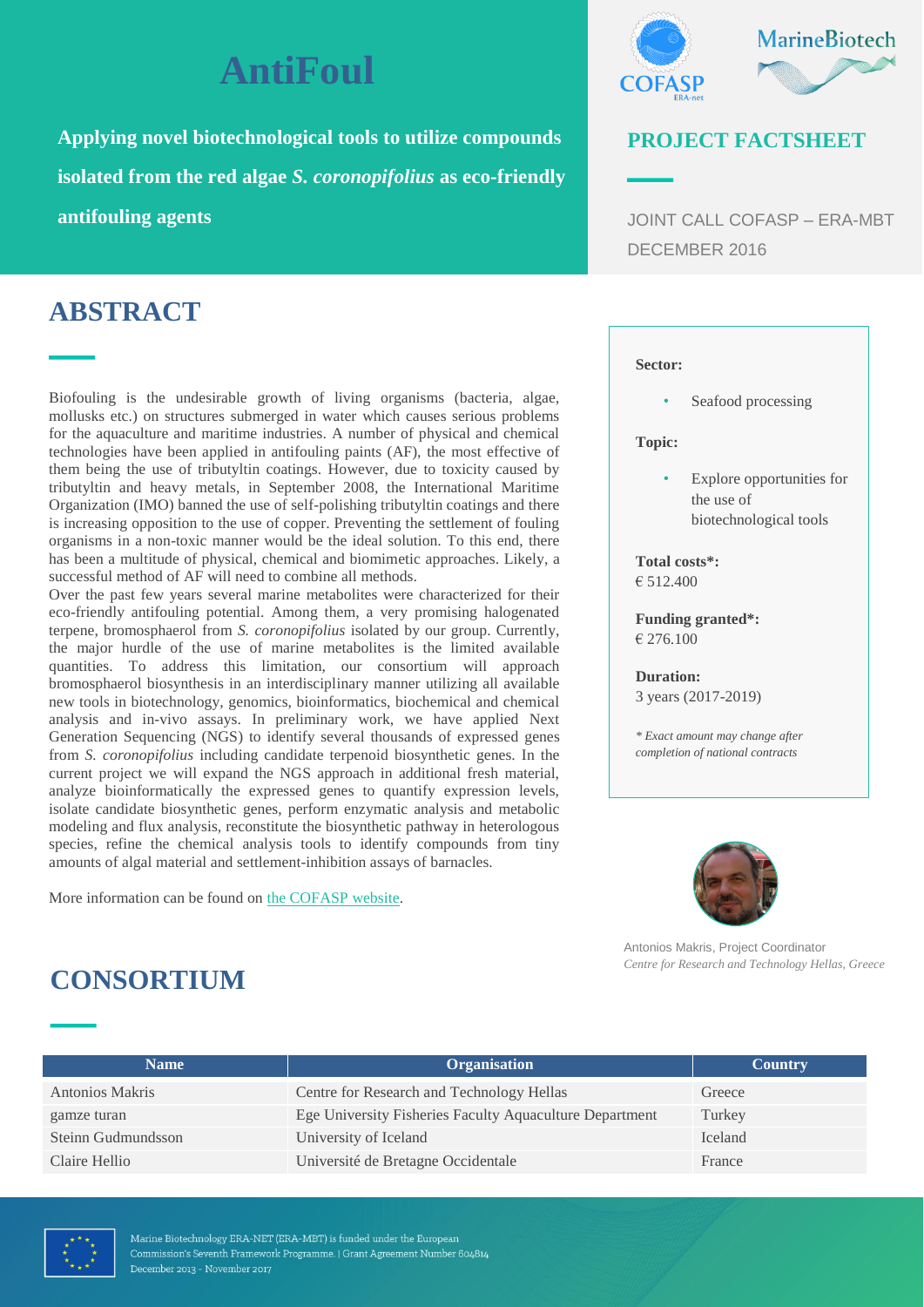# **AquaCrispr**

**Optimalization of the CRISPR/CAS9 knock-in technology** 

**and application in salmon and trout**



### **PROJECT FACTSHEET**

JOINT CALL COFASP – ERA-MBT DECEMBER 2016

## **ABSTRACT**

Recent biotechnological innovations currently allow the development of new approaches to apply genetic engineering to non-model organisms, including economically important salmonid species. This has been mediated by the introduction of the highly efficient CRISPR-Cas9 methodology, which allows mutating specific DNA sequences in any organism, thus permitting genetic studies on key traits for aquaculture. In recent years several studies have revealed that single SNPs in the genomes of salmonids can explain important traits such as time of maturity and disease resistance. Based on these findings further studies need to aim at elucidating how single nucleotide exchanges can alter important traits for aquaculture such as growth, reproduction and disease resistance. Hence, there is a need to develop technologies that can precisely alter single nucleotides in the genome. This can be obtained by knock in- by a combination of gene editing and homology-directed repair as previously done in zebrafish. So far knock out by gene editing has been established in both rainbow trout and Atlantic salmon. Both species of fish have a long generation time, therefore it will be necessary to perform double allelic knock in by homologous recombination already in the F0, which is challenging considering current low efficiencies of homologous recombination. We have successfully established a methodology using pigmentation as a tracer for double allelic mutations in Atlantic salmon, this methodology can be further explored for knocking in traits. The project will therefore focus on establishing an efficient knock in technology in salmon and rainbow trout. This will be done in combination with exploring the technology further in zebrafish and medaka as efficiency is still low in this species and also since testing out technologies is much faster in these model fish species with their short generation time and fast development. By doing so, we will focus our technology development on genes essential for pigmentation, sex determination, reproduction and egg quality since our groups have been exploring these fields for a long time and results produced can in addition to providing technological improvements explain mechanisms behind some key biological features in fish and other species.

More information can be found on [the COFASP website.](http://www.cofasp.eu/node/6691)

#### **Sector:**

• Aquaculture

#### **Topic:**

Genome based approach to genetic improvement of aquaculture species

**Total costs\*:** € 1.719.200

**Funding granted\*:** € 894.100

**Duration:** 3 years (2017-2019)

*\* Exact amount may change after completion of national contracts*



Rolf Edvardsen, Project Coordinator *Institute of Marine Research, Norway*

## **CONSORTIUM**

| <b>Name</b>    | <b>Organisation</b>                          | <b>Country</b> |
|----------------|----------------------------------------------|----------------|
| Rolf Edvardsen | Institute of Marine Research                 | Norway         |
| Julien Bobe    | Institut National de la Recherche Agonomique | France         |
| Anna Wargelius | Institute for Marine Research                | Norway         |
| Uwe Irion      | Max-Planck-Institut für Entwicklungsbiologie | Germany        |

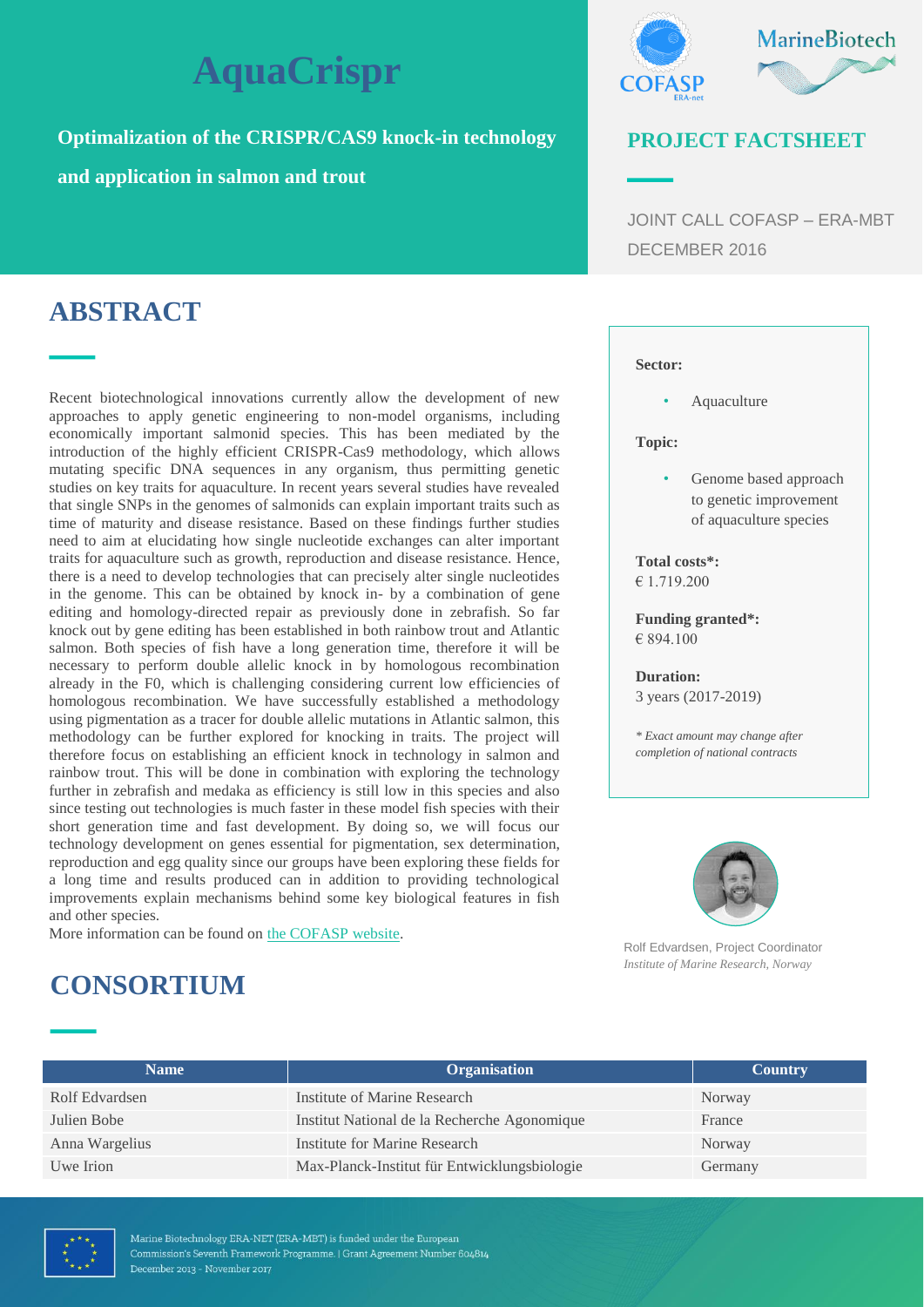# **CHITOWOUND**

**Biotechnological tools implementation for new wound healing applications of byproducts from the crustacean seafood processing industry** 

## **ABSTRACT**

Crustacean shells are an abundant marine biomass containing valuable compounds with unique biological, physical/chemical and mechanical properties. Global aquaculture and catch of crustaceans yield  $> 10$  million tons of biomass annually and the considerable amount of shells from this industry is currently a waste byproduct. The annual global catch the shrimp species *P. borealis* is more than 350 000 MT (FAO), and today only a minor fraction of the available harvested raw material is utilized for chitin/chitosan production. The most important product from crustacean shells is chitosan which is manufactured at about 13 000 tons per year and serve growing multi-sectorial markets. At present the chitosan produced is mainly used for water treatment as a flocculant, and for production of glucosamine for the health food market. However, chitosan is also used as a wound healing promoting component in gels, bandages and dressings for treatment of chronic wounds.

Current bottlenecks for expanded applications relates to the processes for their extraction and recovery which suffer from low yields and batch to batch variations with low reproducibility in the end product. Furthermore, current production processes for chitosan involves use of harsh chemicals and is highly energy consuming. Especially, in Asian countries were production of chitosan mainly takes place, this leads to both an environmental burden and also a significant hazard for the workers at such productions facilities. Thus, there is a great potential and motivation for improving these processes by introducing green chemistry, i.e. exploring the use of biotechnological tools like enzymes.

In the current project we will focus on developing more efficient and environmentally friendly processes for manufacturing of chitosan, and to produce chitosans that are targeting the wound healing market.

More information can be found on [the COFASP website.](http://www.cofasp.eu/node/6690)



### **PROJECT FACTSHEET**

JOINT CALL COFASP – ERA-MBT DECEMBER 2016

#### **Sector:**

• Seafood processing

#### **Topic:**

Explore opportunities for the use of biotechnological tools

**Total costs\*:** € 884.000

**Funding granted\*:** € 847.000

**Duration:** 3 years (2017-2019)

*\* Exact amount may change after completion of national contracts*



Kjell Morten Varum, Project Coordinator *Norwegian University of Science and Technology, Norway*

| <b>Name</b>        | <b>Organisation</b>                                                                        | <b>Country</b> |
|--------------------|--------------------------------------------------------------------------------------------|----------------|
| Kjell Morten Varum | Norwegian University of Science and Technology                                             | Norway         |
| Vassilis Bouriotis | Institute of Molecular Biology and Biotechnology,<br>Foundation of Research and Technology | Greece         |
| Vasile OSTAFE      | West University of Timisoara                                                               | Romania        |
| Håvard Sletta      | <b>SINTEF</b>                                                                              | Norway         |
| Rando Tuvikene     | <b>Tallinn University</b>                                                                  | Estonia        |



Marine Biotechnology ERA-NET (ERA-MBT) is funded under the European Commission's Seventh Framework Programme. | Grant Agreement Number 604814 December 2013 - November 2017

**CONSORTIUM**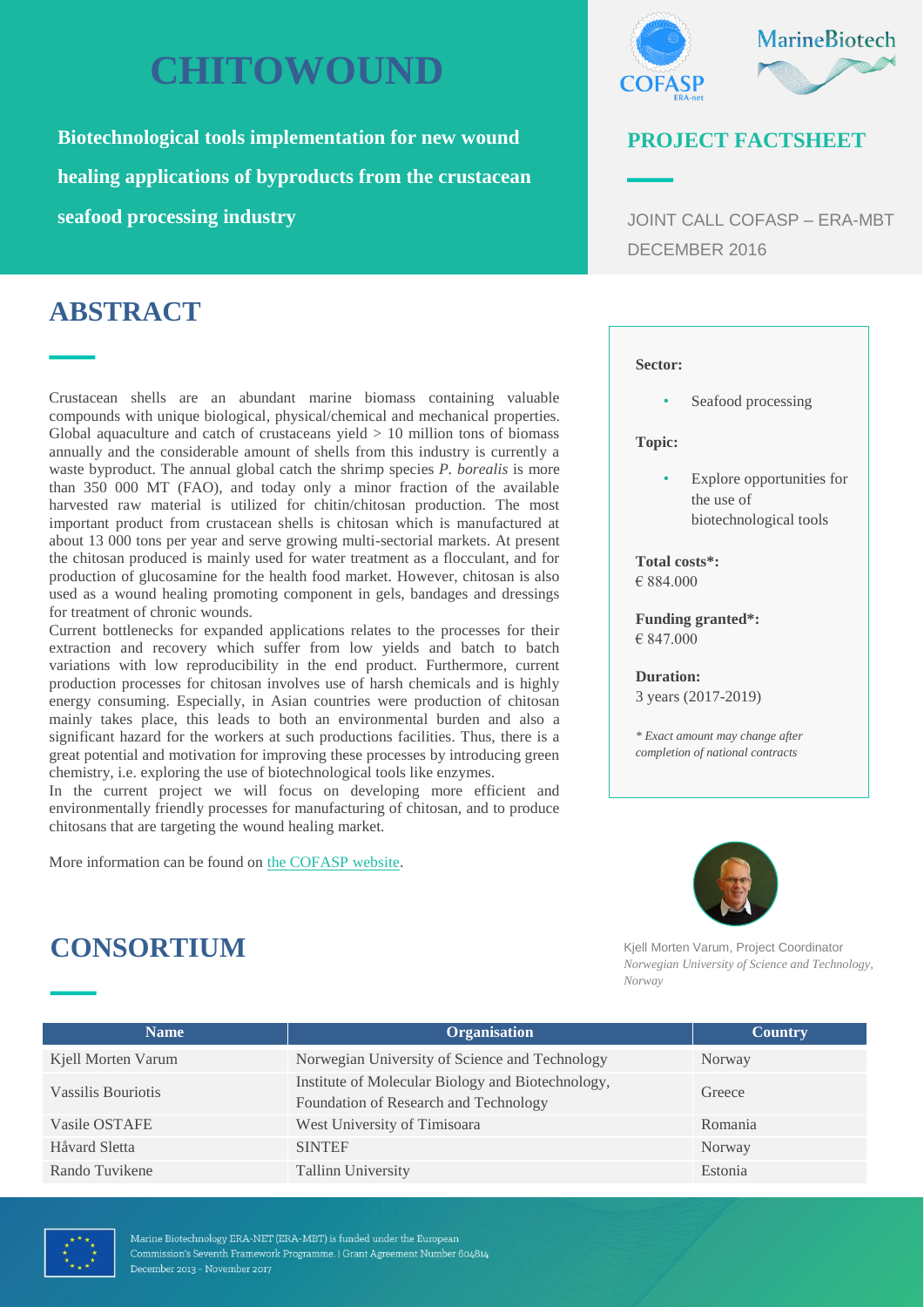# **RobustBass**

**Advanced selective breading for robustness, disease and stress resistance in European sea bass (***Dicentrarchus Labrix***) through the use of next generation sequencing techniques for genetic improvement**

## **ABSTRACT**

The project aims at developing biotechnological tools to improve our understanding of the genomic basis for growth and robustness in European sea bass (*Dicentrarchus labrax*), one of the most intensively farmed teleost species in the Mediterranean. Particular concern will be granted to increase species resistance to diseases, namely vibriosis [*Vibrio (Listonella) spp.*], pasteurellosis [*Photobacterium (Pasteurella) damselae subsp. piscicida*] and Viral Nervous Necrosis (VNN) infection. A family based breeding program, running high quality disease challenge tests on siblings to breeding candidates, can improve resistance by selecting broodstock from genetically best families. Exposing breeding candidates directly to disease to identify superior individuals is not indicated, but genomic analysis can be applied to efficiently discriminate among breeding candidates from the same family that otherwise will be ranked equally if only using family values. Therefore, genetic improvement of European sea bass through advanced selective breeding and molecular tools is expected to reduce production cost in the long term while minimizing production vulnerabilities and risk. In addition, the species shows high susceptibility to stress and displays high basal cortisol concentrations. Preliminary results showed that cortisol responsiveness was a repeated trait and fish with constantly Low (LR) or High (HR) resting and post-stress cortisol concentrations were identified. Interestingly, some quantitative trait loci (QTL) that influence cortisol concentrations seem to be located in the same genomic regions with QTL suggested having an effect on weight. Since stress is being considered as an important co-factor for reproductive dysfunctions and disease outbreaks in this species which in turn hampers production, we aim to investigate more deeply how stress response measured by cortisol level and weight/growth interfere in order to develop a promising selection index in future breeding programmes. Selection based on rigorous phenotype and genotype measurements for increased survival against pathogens and response to acute stress conditions is expected to lead to more robust future generations in the European sea bass populations.

More information can be found on [the COFASP website.](http://www.cofasp.eu/node/6687)

## **CONSORTIUM**



### **PROJECT FACTSHEET**

JOINT CALL COFASP – ERA-MBT DECEMBER 2016

#### **Sector:**

• Aquaculture

#### **Topic:**

Genome based approach to genetic improvement of aquaculture species

**Total costs\*:** € 1.091.900

**Funding granted\*:** € 650.000

**Duration:** 3 years (2017-2019)

*\* Exact amount may change after completion of national contracts*



Costas Tsigenopoulos, Project Coordinator *Hellenic Centre for Marine Research, Greece*

| <b>Name</b>          | <b>Organisation</b>                                 | <b>Country</b> |
|----------------------|-----------------------------------------------------|----------------|
| Costas Tsigenopoulos | Hellenic Centre for Marine Research                 | Greece         |
| Dimitrios Chatziplis | <b>ATEI</b> of Thessaloniki                         | Greece         |
| Leonidas Papaharisis | <b>NIREUS</b> Aquauculture SA                       | Greece         |
| Michail Paylidis     | University of Crete                                 | Greece         |
| Sergio Vela Avitua   | <b>Akvaforst Genetics Center AS</b>                 | Norway         |
| Bruno Guinand        | Institut des Sciences de l'Evolution de Montpellier | France         |